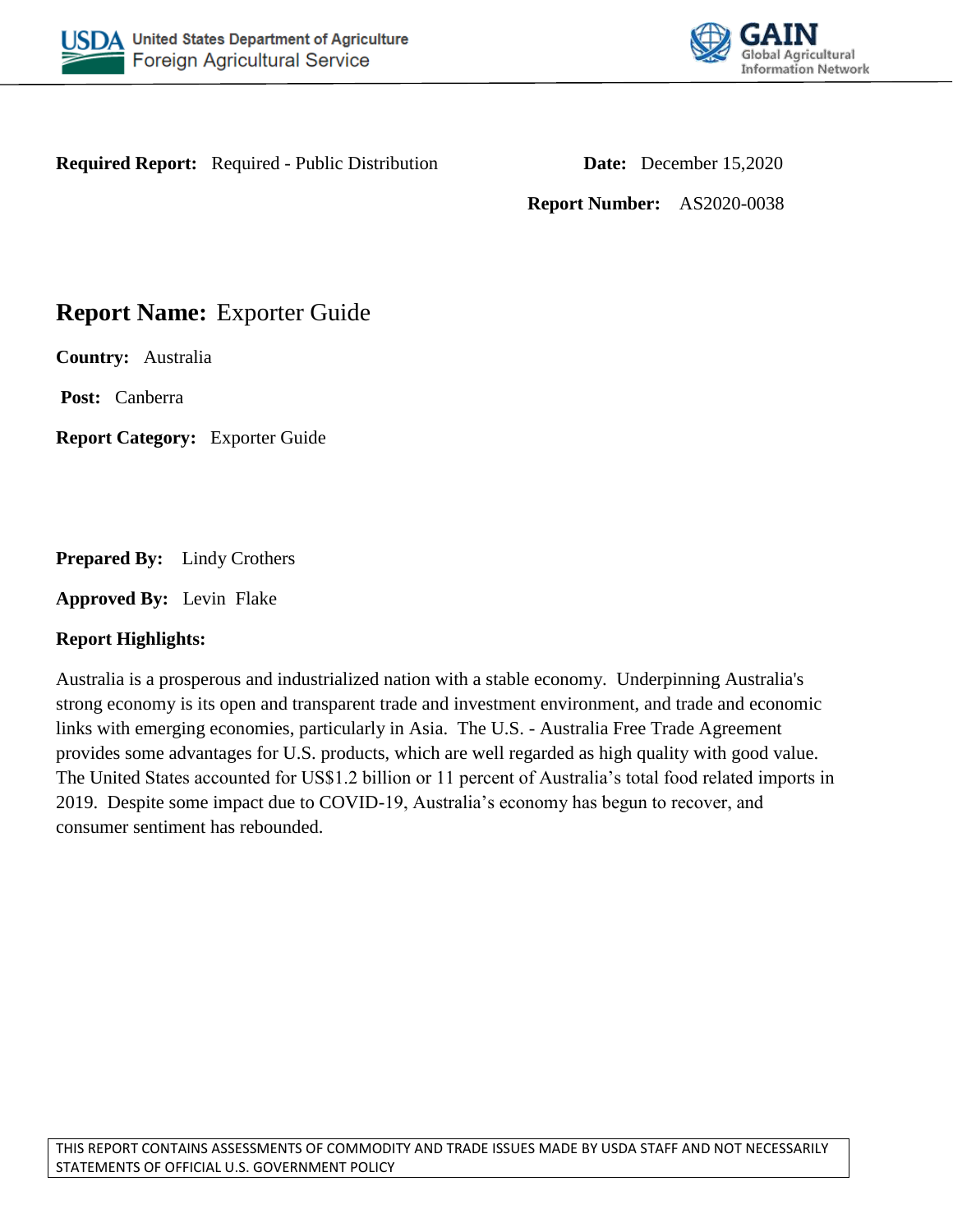# *Market Fact Sheet: Australia*

#### **Executive Summary**

Australia has proven to be an appealing and profitable market for U.S. companies for many years. Underpinning Australia's strong economy is its open and transparent trade and investment environment, and strong trade and economic links with emerging economies, particularly in Asia.

Australia is the world's 13th largest economy. Australia has one of the highest levels of per capita GDP in the world and is ranked sixth for median wealth per adult according to Credit Suisse's 2019 Global Wealth Report. Prior to the onset of COVID-19 the Australian economy recorded 29 years of consecutive economic growth. The Australian economy contracted by seven percent during the first half of 2020. A recovery in economic activity is underway across the country but is proceeding at an uneven pace due to continued outbreaks and associated lockdowns in some states. Australia implemented strong restrictions to COVID-19 and has had one of the lowest rates of infections globally.

The food and liquor retailing industry in Australia is valued at A\$164 billion (US\$115 billion). Supermarket and grocery expenditures continue to account for the bulk of food retailing purchases with a share of 69 percent.

The U.S. - Australia Free Trade Agreement provides advantages for U.S. products as tariff rates for many U.S. food products exported to Australia are zero.

#### **Imports of Consumer Oriented Products**

The value of Australian consumer-oriented food imports totaled \$9.8 billion in 2019. The United States accounted for US\$1.2 billion or 12 percent of total imports.



#### **Retail Food Industry**

Supermarket and grocery expenditures continue to account for the bulk of food retailing purchases with a share of 69 percent. The United States accounted for US\$1.2 billion (11 percent) of Australia's total food related imports in 2019. Despite the effects of COVID-19, the market remains an excellent opportunity for U.S. exporters. For more information, please see the lates[t Retail Food Sector](https://gain.fas.usda.gov/#/search) report.

#### **Food Processing Ingredients Industry**

Australia's food, beverage, and grocery sectors account for over one-third of the country's total manufacturing sector. In 2019 turnover totaled US\$126 billion (A\$182 billion) a rise of three percent over the previous year. For more information, please see the lates[t Food Processing Ingredients Sector](https://gain.fas.usda.gov/#/search) report.

#### *Quick Facts CY 2019*

**Total Imports of Consumer Oriented Products** – \$9.8 billion

**U.S. Share** (12%) – \$1.2 billion

#### **Food Industry by Channels** (\$ billion)

| <b>Imports - Consumer Oriented Total</b> | \$9.8   |
|------------------------------------------|---------|
| Imports – US Share                       | \$1.2   |
| Exports – Consumer Oriented Total        | \$21.4  |
| Exports $-$ to the US                    | \$2.9   |
| <b>Total Food Retailing</b>              | \$124.0 |
| Food Manufacturing Turnover              | \$82.5  |

#### **Top Australian Food Retailers**

Woolworths; Coles (Wesfarmers); Aldi; Metcash/IGA

#### **GDP/Population**

Population – 25.6 million; GDP (*\$ trillion*) – \$1.4 GDP per capita – \$57,000

|   | <b>Strengths</b>                                        | <b>Weaknesses</b>                                     |
|---|---------------------------------------------------------|-------------------------------------------------------|
|   | • U.S. culture well accepted                            | Australia has strict                                  |
| ۰ | and similar to Australia.<br>No language barriers       | quarantine requirements for<br>fresh products. Import |
|   | • U.S. products have excellent                          | permits are required for                              |
|   | image and acceptance.                                   | fresh produce and some                                |
|   | Northern hemisphere                                     | products are prohibited.                              |
|   | seasonal advantage for fresh                            | Australia is a significant                            |
|   | foods, e.g. fruit and                                   | producer of a similar variety                         |
|   | vegetables.                                             | of agricultural products.                             |
|   |                                                         | • Australian labeling and                             |
|   |                                                         | advertising laws are<br>different from the United     |
|   |                                                         | States, which may require                             |
|   |                                                         | some changes to food                                  |
|   |                                                         | labels.                                               |
|   | <b>Opportunities</b>                                    | <b>Threats</b>                                        |
|   | The U.S./Australia Free                                 | "Buy Australian" campaign                             |
|   | Trade Agreement enables                                 | is significant.                                       |
|   | many U.S. products to enter                             | A focus on fresh food                                 |
|   | Australia tariff free.                                  | presentation by the major                             |
| ٠ | Australian consumers are                                | supermarket chains provides                           |
|   | experimental and desire new<br>and innovative products. | advantages to local<br>producers.                     |
|   | Opportunity to trial                                    | • Most categories have                                |
|   | innovative products and                                 | substantial market leaders.                           |
|   | capture/gain market share.                              | • Country of origin labeling is                       |
|   | Opportunity to enter into                               | compulsory, and many                                  |
|   | private label arrangements as                           | Australian made products                              |
|   | major players expand their                              | bear the "Australian Made"                            |
|   | private label offerings.                                | logo.                                                 |

*Data Sources:* Trade Data Monitor; Australian Bureau of Statistics; Euromonitor; IBISWorld Contact: FAS Canberra, Australia[; AgCanberra@fas.usda.gov](mailto:AgCanberra@fas.usda.gov)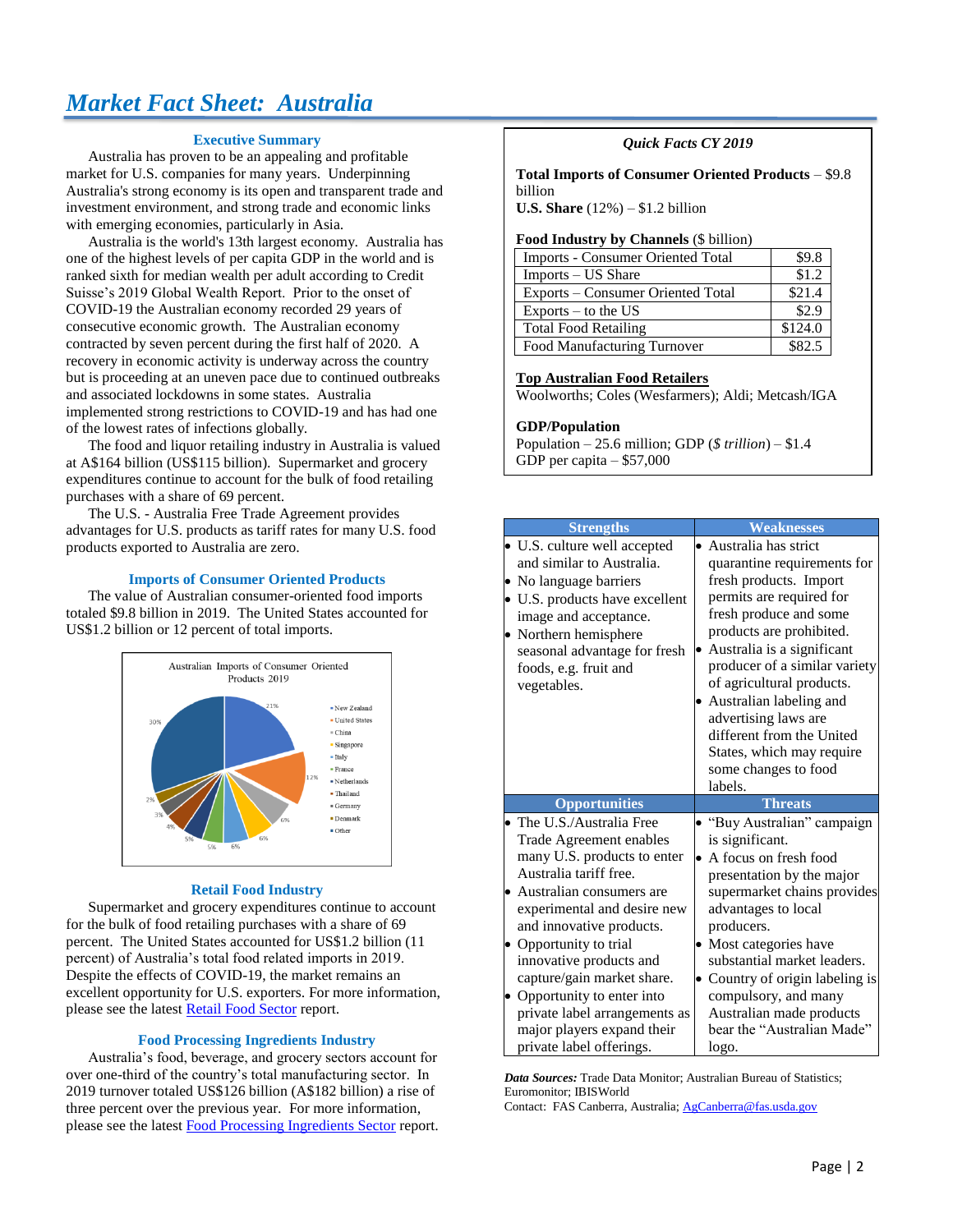## *Section I: Market Overview*

Americans and Australians have a warm relationship that spans the history of both nations. They share a common heritage, culture, language, and have supported each other in every major international crisis of the past century.

Australia is a prosperous, politically, and economically stable, industrialized nation. It enjoys an enormous natural resource base of agriculture and minerals; a highly developed human resource base; modern legal and financial systems; and a physical and service infrastructure to support complex businesses and industries. Its state-of-the-art transportation and telecommunications systems (both internal and international) also support a well-developed and economically diversified market.

Underpinning Australia's strong economy is its open and transparent trade and investment environment, and its trade and economic links with emerging economies, particularly in Asia.

Australia is the world's 13th largest economy, with nominal GDP estimated to be \$1.5 trillion in 2019. Australia has one of the highest levels of per capita GDP in the world and is ranked sixth for median wealth per adult according to Credit Suisse's 2019 Global Wealth Report. Prior to the onset of COVID-19 the Australian economy recorded 29 years of consecutive economic growth. Australia implemented strong restrictions to COVID-19 and has had one of the lowest rates of infections globally. As of mid-December, Australia had just a few cases in returned travelers in quarantine and no community transmission.

The Australian economy contracted by seven percent during the June quarter, the largest decline since quarterly accounts began sixty years ago, but less than had been forecast. A recovery in economic activity is underway across the country but is proceeding at an uneven pace due to continued outbreaks and associated lockdowns in some states. Nationally, more than half of the employment lost in the initial downturn has been regained, but significant spare capacity remains in the labor market. Domestic recovery is set to be supported by the further easing in restrictions and substantial monetary and fiscal policy stimulus. Even after the GDP forecast upgrade, the severity of the downturn in the first half of the year means that GDP is not expected to return to its prepandemic level until the end of 2021.

In comparison to other regions, Australia has been relatively successful in containing COVID-19 however the impact of the virus on the Australian economy has been damaging and has led to the first technical recession in Australia since 1991-92. Consumer sentiment deteriorated significantly, weakening demand across most industries but rebounded to a seven year high in November 2020. Households scaled back discretionary spending due to fears relating to rising unemployment and economic uncertainty. Supply chain disruptions, and ongoing travel and tourism restrictions continue to affect recovery. Household spending is expected to strengthen in the first half of 2021, as the reopening of interstate borders and relaxation of social distancing measures encourage economic activity.

In March 2020, the Australian Government announced several measures aimed at slowing the spread of COVID-19 in the Australian community. These measures included mandating the closure of all food and beverage service operators except those offering delivery or takeaway services and at the same time banning all non-Australian citizens and residents entering the country. Lockdown periods were introduced along with mandated 'work from home' arrangements (where possible) across government and business. These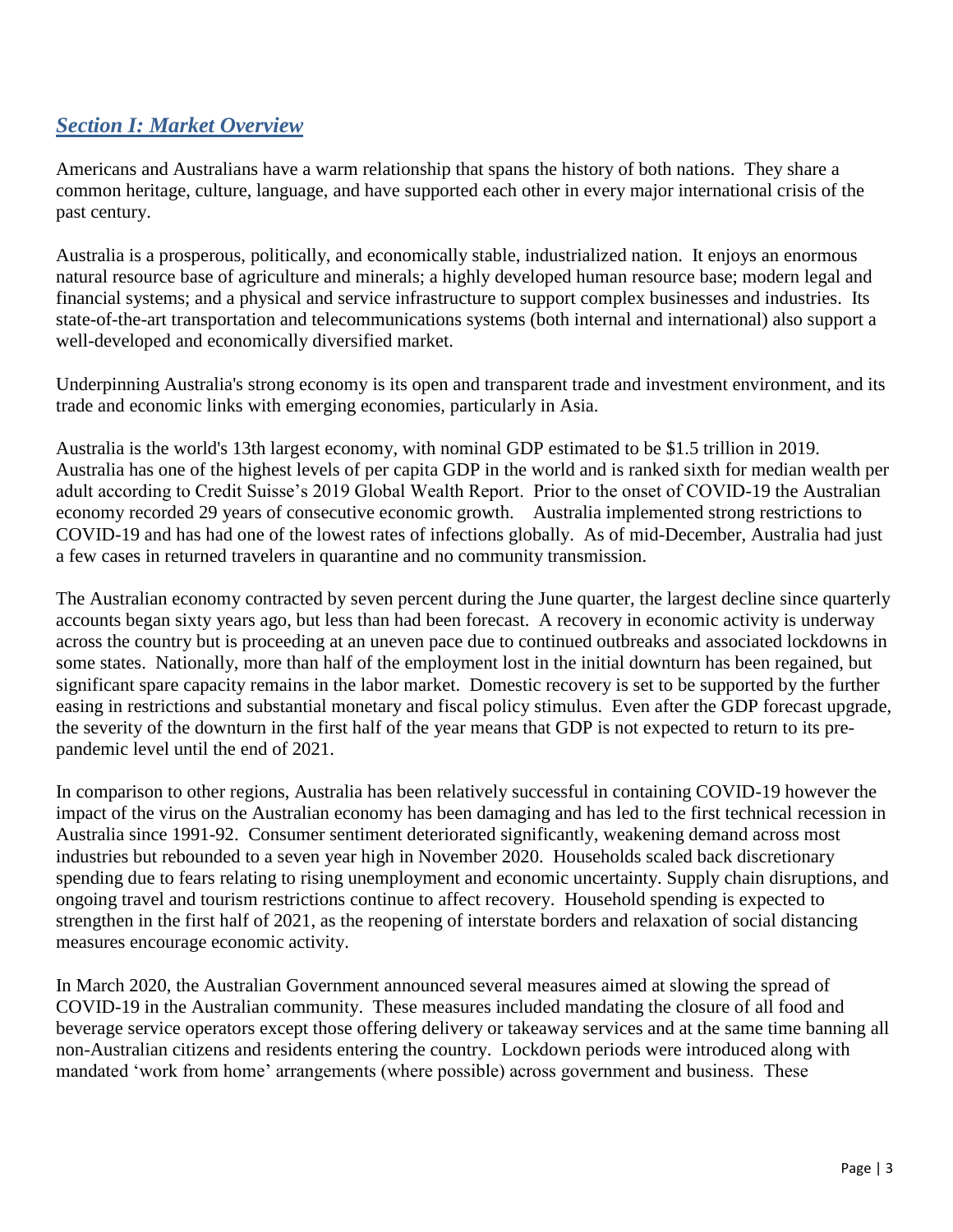restrictions contributed to a sharp downturn in demand in the hotel, restaurant, and tourism sectors. Revenue in these sectors has dropped sharply in the current year.

Supermarkets and grocery stores, on the other hand, avoided being badly affected as consumers were forced away from their customary habits of eating out once or twice a week and switched to eating at home during significant lockdown periods. Revenue in the supermarket/grocery sector is forecast to increase in the current year.

The Australia-U.S. Free Trade Agreement (AUSFTA) came into effect in 2005 and provides some advantages for U.S. products. For example, tariff rates for all U.S. food products exported to Australia dropped to zero upon implementation of the agreement in January 2005. Australia also has free trade agreements in place with many other countries and regions. Details of these agreements and negotiations are available on the Australian Department of Foreign Affairs and Trade website at: [http://www.dfat.gov.au/fta/.](http://www.dfat.gov.au/fta/)

The United States is the most significant investor in Australia, accounting for over a quarter of Australia's total foreign investment stock. The United States is also Australia's largest destination for investment abroad, accounting for 28 percent of Australia's total overseas investment stock. Investment in Australia is facilitated in part by its stable macroeconomic management and ease of doing business (it is ranked 14th internationally in the World Bank's ['Doing Business'](http://www.doingbusiness.org/rankings) index). Further analysis of the economic relationship between the United States and Australia is available at: [https://www.ussc.edu.au/analysis/enduring-partners-the-us-australia](https://www.ussc.edu.au/analysis/enduring-partners-the-us-australia-investment-relationship)[investment-relationship.](https://www.ussc.edu.au/analysis/enduring-partners-the-us-australia-investment-relationship)

Australia has an internationally competitive agricultural sector that exports over 60 percent of its output. The Australian manufacturing sector has recently experienced some rebalancing in terms of sectors, products, technologies, and supply chains in response to long-term local and global shifts.

Although Australia is the 19<sup>th</sup> largest market for U.S. agriculture globally, for a number of products it is vital market for U.S. exports. It is the 9<sup>th</sup> largest market for U.S. consumer food products in total and even more important for some individual products (see table below).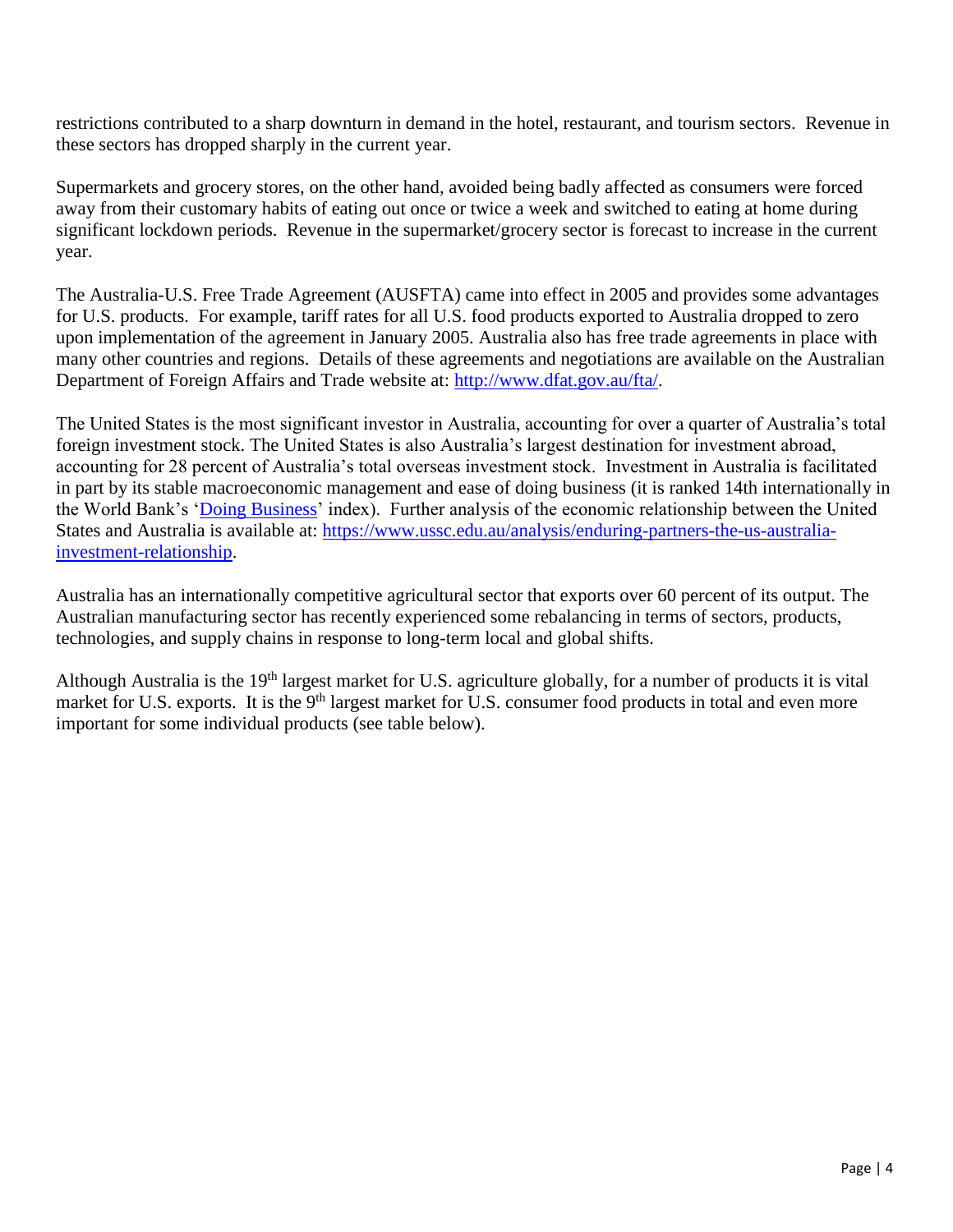| <b>Product</b>                          | 2019 US Exports<br>to Australia (\$m) | # Market for<br><b>U.S. Exports</b> |
|-----------------------------------------|---------------------------------------|-------------------------------------|
| <b>Consumer-Oriented Products Total</b> | \$1,148                               | 9                                   |
| Pork & Pork Products                    | \$288                                 | 6                                   |
| Waters, Non-Alcoholic                   | \$24                                  | 8                                   |
| Dairy Products - Total                  | \$147                                 | 9                                   |
| - Fresh Cheese                          | \$35                                  | $\overline{2}$                      |
| - Cheddar Cheese                        | \$15                                  | 3                                   |
| - Ice Cream                             | \$22                                  | $\overline{4}$                      |
| Fresh Fruit - Total                     | \$99                                  | 9                                   |
| - Table Grapes                          | \$50                                  | 3                                   |
| - Peaches & Nectarines                  | \$6                                   | $\overline{4}$                      |
| - Citrus                                | \$24                                  | 5                                   |
| - Cherries                              | \$12                                  | 8                                   |
| Walnuts, Shelled                        | \$19                                  | 10                                  |
| Pistachios, Shelled                     | \$6                                   | 8                                   |
| Dog and Cat Food                        | \$88                                  | $\overline{4}$                      |
| <b>Processed Fruit</b>                  | \$56                                  | $\overline{7}$                      |
| - Dates, Fresh/Dried                    | \$18                                  | $\overline{2}$                      |
| - Cranberries, Dried                    | \$11                                  | 6                                   |
| - Blueberries, Frozen                   | \$4                                   | $\overline{4}$                      |
| <b>Processed Vegetables</b>             | \$52                                  | 10                                  |
| <b>Condiments and Sauces</b>            | \$42                                  | 6                                   |
| <b>Chocolate Products</b>               | \$40                                  | 8                                   |
| <b>Distilled Spirits</b>                | \$103                                 | $\overline{4}$                      |

**Key U.S. Products to Australia**

Source: GATS/FAS

Apart from a very strict quarantine regime, Australia offers few barriers to entry, a familiar legal and corporate framework, and a sophisticated – yet straightforward business culture. While it is important to understand and appreciate Australia's cultural differences, the long and successful history of U.S. firms in Australia suggests that other U.S. companies will also find this market to be rewarding and attractive. Information on 'Doing Business in Australia," including importing is available at: [https://corrs.com.au/insights/doing-business-in](https://corrs.com.au/insights/doing-business-in-australia-2019)[australia-2019.](https://corrs.com.au/insights/doing-business-in-australia-2019)

Australia is one of the most urbanized societies in the industrialized world, even though its land mass is the size of the continental United States. Of its 25 million people, more than 85 percent live in the large urban areas of Sydney, Melbourne, Adelaide, Brisbane, Perth, and in smaller cities and towns within 100 miles of the ocean. The center of the continent is flat, dry, mineral rich, and largely unpopulated, while the coastal areas are wet, mountainous, and densely forested. The interior plains are rich and fertile, supporting great varieties of agriculture.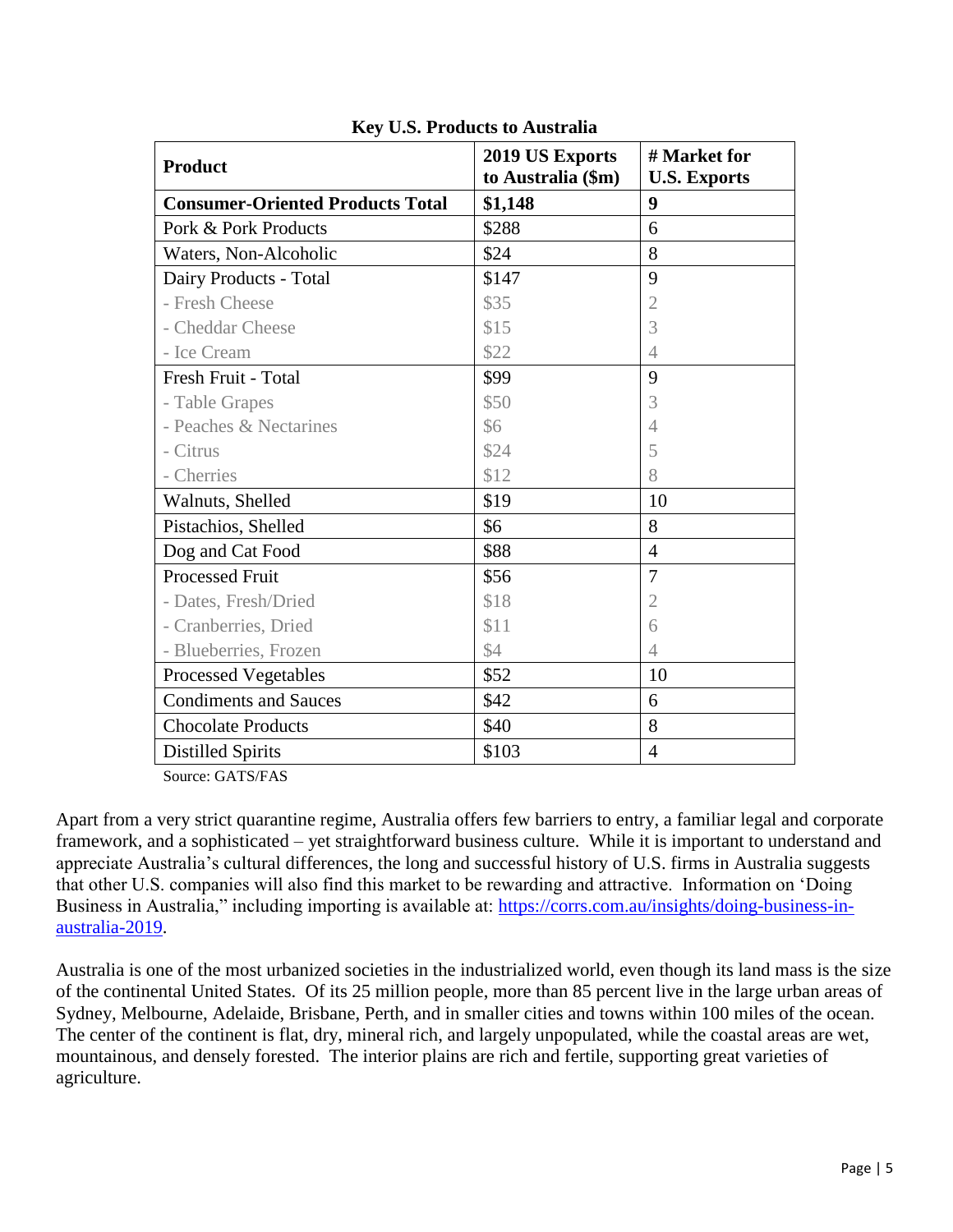The society is increasingly multi-cultural, with the traditional Anglo-Celtic majority joined by immigrants from Southern and Eastern Europe, the Middle East, Latin America, and Asia. This population mix is influencing cultural diversity and resulting in vibrant restaurant and food processing industries.

| <b>Advantages</b>                                                                                                                                                                                                                                                                                                                                                                                                                                                                                                                                                                                   | <b>Challenges</b>                                                                                                                                                                                                                                                                                                                                                                                                                                                                                                                                                                                                                          |
|-----------------------------------------------------------------------------------------------------------------------------------------------------------------------------------------------------------------------------------------------------------------------------------------------------------------------------------------------------------------------------------------------------------------------------------------------------------------------------------------------------------------------------------------------------------------------------------------------------|--------------------------------------------------------------------------------------------------------------------------------------------------------------------------------------------------------------------------------------------------------------------------------------------------------------------------------------------------------------------------------------------------------------------------------------------------------------------------------------------------------------------------------------------------------------------------------------------------------------------------------------------|
| U.S. culture well accepted and similar to Australia.<br>$\bullet$<br>No language barriers.<br>$\bullet$<br>U.S. products have excellent image and acceptance.<br>Northern hemisphere seasonal advantage for fresh<br>foods, e.g. fruit and vegetables.<br>The U.S./Australia Free Trade Agreement enables a<br>$\bullet$<br>majority of U.S. products to enter Australia tariff<br>free.<br>Australian consumers constantly seeking new tastes<br>$\bullet$<br>and cuisines.<br>Strong dining out culture provides opportunities to<br>supply the consumer foodservice sector with new<br>products. | Australia has strict quarantine requirements for<br>$\bullet$<br>fresh products. Import permits are required for<br>fresh produce and some products are<br>prohibited.<br>Australia is a significant producer of a similar<br>$\bullet$<br>variety of agricultural products.<br>Australian labeling and advertising laws are<br>$\bullet$<br>different from the United States which may<br>require some changes to food labels.<br>"Buy Australian" campaign is significant.<br>$\bullet$<br>A focus on purchasing fresh local food by many<br>$\bullet$<br>restaurants and cafés provides advantages to<br>local producers and suppliers. |

## *Section II: Exporter Business Tips*

As educated, affluent consumers, Australians are willing to try new products. The population has absorbed a growing number of newly arrived immigrants from all over the world who bring with them diverse dietary tastes. In addition, foreign travel is relatively common, especially by the generation now entering the work force, and these consumers have broadened their culinary horizons. Australian demographics are similar to those in the United States, with a large number of two-income families and the consequent need for more processed and consumer-ready foods. Australian consumers are oriented toward the same factors that many U.S. consumers seek – freshness, wholesomeness, and healthy lifestyles. To a large extent, they are prepared to pay extra for them.

Given Australia's large agricultural base, market prospects for U.S. food products are best in areas drawing on innovative products, economies of scale, and the U.S. position as a counter-seasonal supplier of fresh product. The United States faces competition in this market from New Zealand, European and Canadian suppliers, as well as from specialty suppliers in Asian countries. Domestic production is also well established and growing in product lines. Foreign investment in the Australian food sector is substantial, with many large multinational companies participating.

Generally, doing business in Australia is straightforward for U.S. exporters when compared with other foreign markets. Culture, language, and business practices are remarkably common. Subtle cultural differences do exist however, that can either invigorate or undermine a business relationship. In their dealings, both Americans and Australians are wise to take the time and effort to confirm that their perceptions about roles and expectations are consistent with those of their counterparts. Depending on the product or service to be exported, Australian agents/distributors expect support from their U.S. suppliers, including training, advertising, and promotion. Timely delivery of goods is expected and is rarely a problem, as major U.S. freight forwarders have offices in Australia. Air and sea freight are commonly used.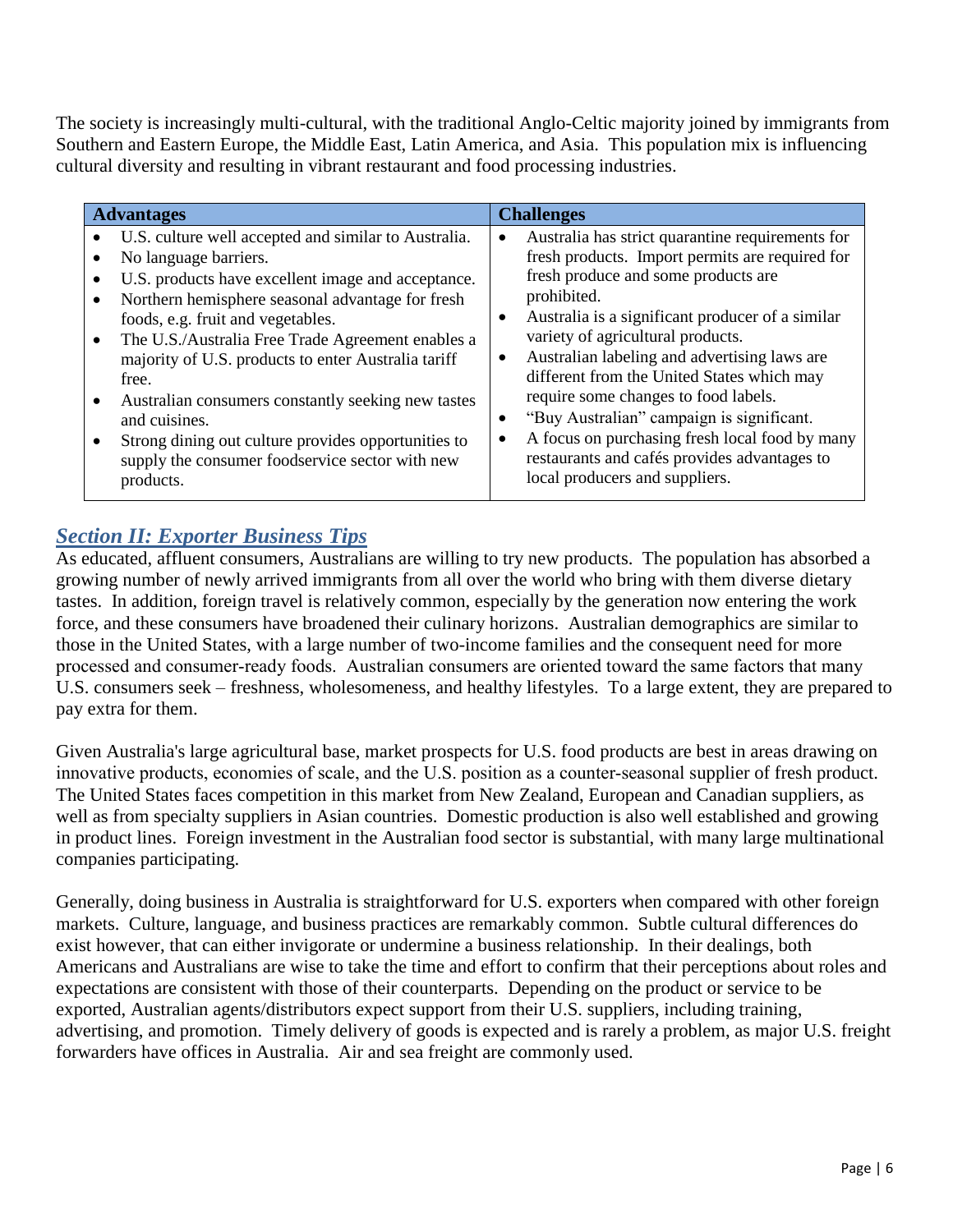The Australian market requires that companies be price competitive, expect lower profit margins, and anticipate sales of smaller quantities. In addition to Australian domestic supply, products from all over the world are represented in this market, where sellers and end-users alike are searching for something new. It is important for U.S. companies to adapt their pricing to the local market, which is active and highly competitive. To structure prices competitively, suppliers must consider all the cost elements that imported products must bear. The key factors are freight rates; handling charges; a Goods and Services Tax (GST); marketing costs, such as advertising and trade promotion; and agent or distributor commissions. U.S. exporters should note that sea freight rates from the United States to Australia are high when compared with those from within Asia, and even from Europe.

The cost of living is generally higher in Australia, and this is coupled with higher wages. Australian wholesalers and retailers traditionally have sought the highest markup the market would absorb, rather than thinking of volume buying or selling. Suppliers need to be able to deliver quality products or services at attractive prices. To compete successfully, exporters should consider granting maximum wholesale discounts, keeping in mind that what may seem to be a small transaction to the U.S. exporter appears as a major order to an Australian buyer.

Agents/distributors are key components in developing exports of U.S. consumer-ready foods to Australia. It is recommended that exporters enter the market through a distributor, importer, agent or broker who has a good understanding of the Australian market and targets specific food categories or merchandise managers at major wholesalers and major supermarket chains. Specialist distributors or wholesalers may also be approached.

After sales services, such as cooperative advertising, is an important aspect of successfully entering the market. Innovative packaging has an advantage and is becoming increasingly important to consumers.

Many of the major Australian importers visit the United States at least once a year to see what is available and placing orders if the items are appealing.

### **Trade Shows**

There is one major food and beverage show in Australia, Fine Food Australia, which is held every September alternating between the cities of Sydney and Melbourne. Fine Food is on the list of USDA's endorsed shows. Admission to Fine Food is "trade only" and is restricted to persons in the food, drink, equipment, and hotel and supermarket trades.

Fine Food is an international exhibition for the food, drink, and equipment industries and is the largest food industry event in the Australasian region. It enjoys the support of major industry organizations and is the only event that allows companies to reach the retail, food service, and hospitality industries at one venue. As well as exhibitors from Australia, regular exhibitors include groups from Asia, the Pacific, Europe, and the Americas. Buyers from all over Australia and the Asia Pacific region also attend the show.

Major buyers and importers from Australia and the Oceania region attend. Due to Australia's large geographic size and the high cost of internal airfares and transport, exhibiting at Fine Food is the most cost-effective way for U.S. companies to meet potential partners and customers for consumer-oriented food products in Australia.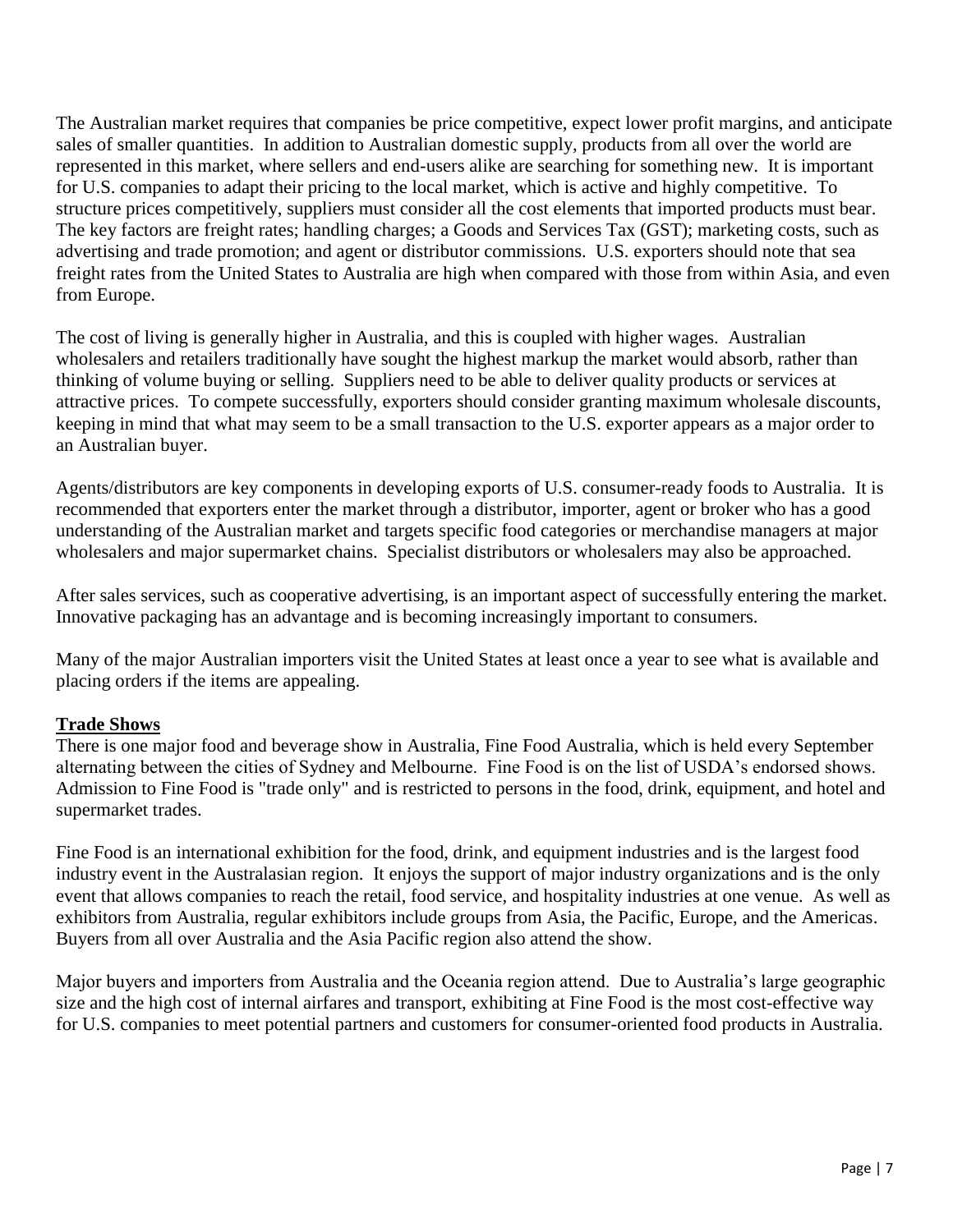## **CONTACT:**

Ms. Minnie Constan, Event Director Diversified Communications Australia Pty Ltd Email: [finefood@divcom.net.au](mailto:finefood@divcom.net.au)

Web: <http://www.finefoodaustralia.com.au/>

### *Fine Food Australia 2021 – Sydney*

Sydney International Convention Centre, Darling Harbour, September 6-9, 2021 *Terms and conditions of participation are the responsibility of the activity organizer. Please contact the organizer directly for further information.*

## *Section III: Import Food Standards and Regulations/Import Procedures*

- Australia has strict food standards and labeling requirements that are set out in the [Australia New Zealand](http://www.foodstandards.gov.au/code/Pages/default.aspx)  [Food Standards Code.](http://www.foodstandards.gov.au/code/Pages/default.aspx) If U.S. products can meet these standards, they may have good market potential in Australia.
- The Food and Agriculture Import Regulations and Standards (FAIRS) Country Report for Australia contains detailed information on Australia's food standards, labeling requirements, import regulations, etc. This report can be viewed/downloaded at the following Internet site:<https://gain.fas.usda.gov/#/search>
- Exporters should also work very closely with their importers/distributors to ensure that all requirements are met *before* any product is shipped.
- Australia also has very strict sanitary and phytosanitary standards, which are an impediment to the import of many fresh food products.
- The Australian Department of Agriculture and Water Resources (DAWR) maintains an online database, called BICON, which includes import conditions for all agricultural products coming into Australia. U.S. exporters should utilize this database to ensure that they are going to be able to meet all the relevant quarantine conditions. The database is available at: [http://www.agriculture.gov.au/import/online](http://www.agriculture.gov.au/import/online-services/bicon)[services/bicon.](http://www.agriculture.gov.au/import/online-services/bicon)
- Food safety and plant and animal health import regulations can be found on the DAWR Internet site at: <http://www.agriculture.gov.au/import> or through links in the FAIRS report mentioned above.

## *Section IV: Market Sector Structure & Trends*

### **Market Sector Structure**

### **Retail Food Sector**

Supermarket and grocery expenditures continue to account for the bulk of food retailing purchases with a share of 69 percent. The United States accounted for US\$1.2 billion (11 percent) of Australia's total food related imports in 2019. Despite the effects of COVID-19, Australia's economy is expected to recover relatively quickly, and the market remains an excellent opportunity for U.S. exporters. For more information, please see the latest [Retail Food Sector](https://gain.fas.usda.gov/#/search) report.

### **Food Processing Ingredients Sector**

Australia's food, beverage, and grocery sectors account for over one-third of the country's total manufacturing sector. In 2019 turnover totaled US\$126 billion (A\$182 billion) a rise of three percent over the previous year. The industry is comprised of over 15,325 enterprises. For more information, please see the latest [Food](https://gain.fas.usda.gov/#/search)  [Processing Ingredients Sector](https://gain.fas.usda.gov/#/search) report.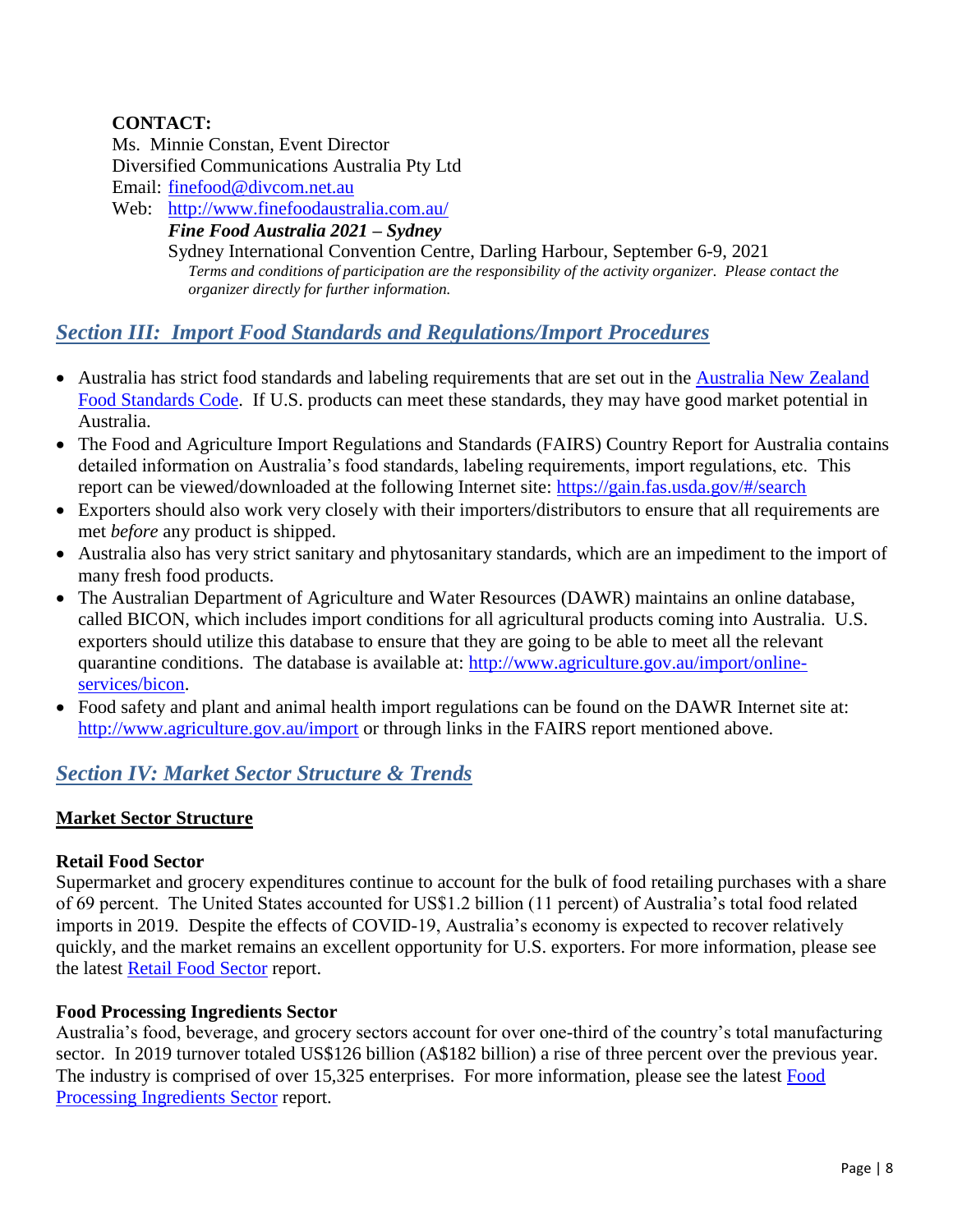#### **Food Service Sector**

The Australian consumer foodservice industry is valued at A\$59 billion. Australia's commercial foodservice sector is a competitive market and with an ageing population, the institutional foodservice sector (aged care, hospitals, etc.) continues to grow. Most industry operators in the hotel and resort sector derive a significant portion of revenue from the sale of meals and beverages prepared at onsite restaurants. Information on the effects of government reaction to COVID-19, and the effects of the restrictions introduced, are included throughout the Food Service - [Hotel Restaurant and Institutional Industry](https://gain.fas.usda.gov/#/search) report.

### **Market Trends**

- **Positive nutrition:** The drive to make food and beverages healthier continues to gain momentum in Australia. Australian consumers do not want to be told what not to eat and are instead looking for more constructive guidance to assist their food and beverage purchases. This encompasses a movement from food avoidance (such as products with reduced fat and sugar) to positive nutrition and the inclusion of healthy food and ingredients.
- **Healthy indulgence:** Australians aren't really interested in strict diet plans, but there is a huge spike in people trying to control their portion sizes. They don't want to cut out certain food groups or flavors, but they are willing to control the amount they eat. Therefore, the quality over quantity mentality is an important consideration for marketers. Claim terms such as "portioned indulgence" or "treat size" convey the message that sensory benefits have not been foregone for the sake of health.
- Demand for **healthy food** is being boosted by demographic shifts. An aging population and rising birth rates have had a positive impact on the development of the health and wellness market since 2005. Middleaged or elderly consumers and parents with young children tend to be better informed about health and dietary matters than other groups, and thus represent a key target for health and wellness manufacturers.
- **Packaging:** Packaging has grown in importance in recent years and innovative packaging is a valuable selling point in the Australian market. It is often the packaging that conveys convenience to the consumer, and snazzy packaging attracts the attention of consumers. Packaging ensures that offerings conform to market trends by communicating unique selling points and offering freshness and convenience. By being lightweight, packaging can reduce the product's carbon footprint. Increasingly, consumers expect that packaging will also be recyclable. Studies have found that half of Australians think food and drink products are over-packaged and three quarters of them would consider boycotting a product if it didn't meet their environmental criteria.
- **Freshness** is an important area of concern for packaged food sales. Foodservice players and consumers appreciate the peace of mind from knowing the offerings are in good condition. This can be achieved with single-serve pack sizes, re-sealable packaging, and clear on-pack communication.
- **Australia's top food priorities** are eating more fresh fruit and vegetables; smaller portion sizes; reducing sugar intake; eating healthier snacks; and cutting down on fat.
- **Snacking still popular** two-thirds of respondents to a recent survey indicated that they eat between meals and that healthy snacks are a priority.